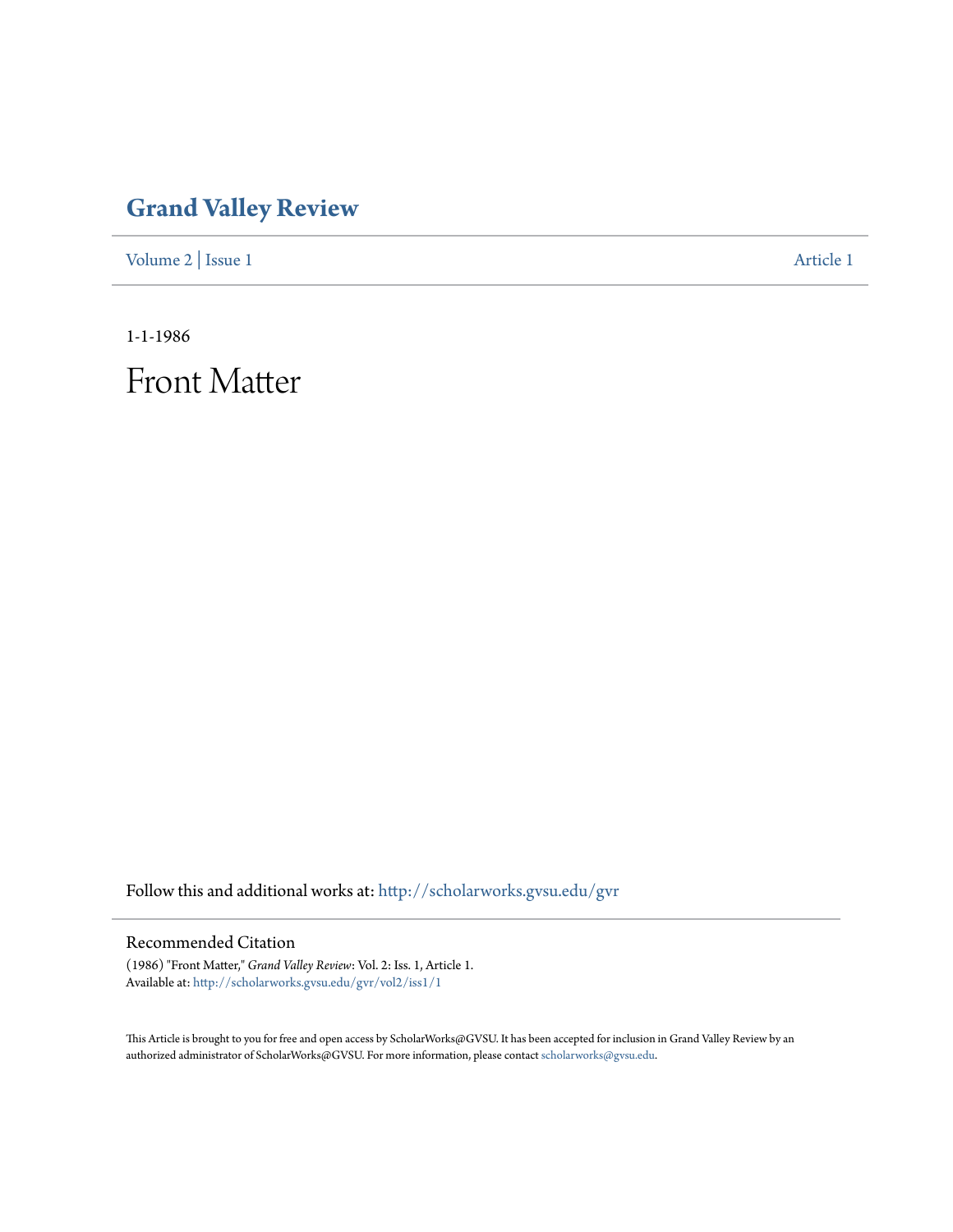

Volume II Number I Fall 1986

 $Li.c., v.1, no.21$